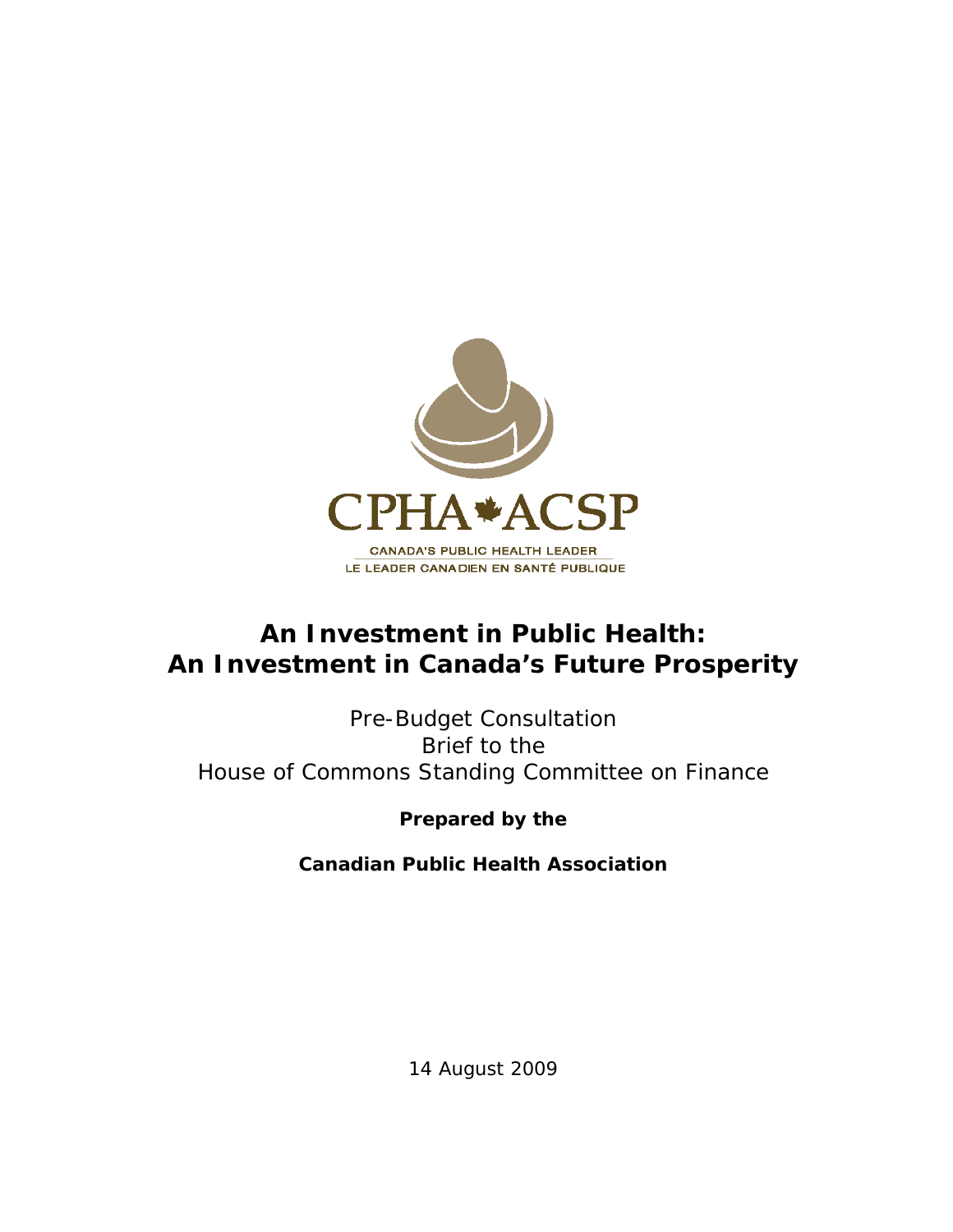## **Executive Summary**

The Canadian Public Health Association (CPHA), Canada's only non-governmental voice dedicated exclusively to public health, welcomes this opportunity to share with the Standing Committee on Finance its views on why an investment in public health is a much-needed investment in Canada's future prosperity.

Canadians value highly the publicly-funded health system. Public health, one of this system's critical components, consists of six primary functions: population health assessment, health surveillance, health promotion, disease and injury prevention, health protection, and emergency preparedness. Through these, the public health system in Canada has made a major contribution to the creation of national social capital, economic growth and prosperity.

The federal government plays a vital role in public health, sharing this responsibility with the provincial, territorial and local governments and other sectors. Public health in Canada is underfunded and not adequately resourced. Many local public health units are under considerable strain to respond to the "normal" demands for public health services, much less additional demands.

Canada is presently facing two issues that have implications for our health system and the health of our country's citizenry: the international economic situation; and, the potential resurgence of H1N1 influenza. Any additional demands for public health services that result from the present economic situation, an episodic public health emergency, or a pandemic influenza outbreak, could result in the collapse of the health system and have repercussions for Canada's economy and national well-being.

In its August 2008 submission to the Standing Committee on Finance, CPHA recommended an investment in the country's public health infrastructure and support of community-level public/population health interventions. Through this brief to the Standing Committee, and taking into consideration emerging challenges, CPHA repeats its call for the federal government to increase its investment in public health, and puts forth three recommendations to promote and safeguard the public's health:

## 1. *Increased funding for public health services and programs at the federal level*

CPHA recommends that the federal government provide full funding to the Public Health Agency of Canada (PHAC), as per the recommendation made by the National Advisory Committee on SARS and Public Health in 2002.

2. *Increased funding for public health units at the community level* 

CPHA recommends the creation of a National Public Health Infrastructure Fund, valued at \$1.0 billion over three years.

#### 3. *Expansion of the public health workforce and increased investment in population health intervention research*

CPHA recommends an increase in the budget for the Canada Graduate Scholarship Program, including an increase in the scholarship budget allocated to the Canadian Institutes of Health Research (CIHR) to enhance its capacity to support scholarships for public/population health degrees.

CPHA recommends increased funding of the CIHR to enhance its contribution to public and population health research.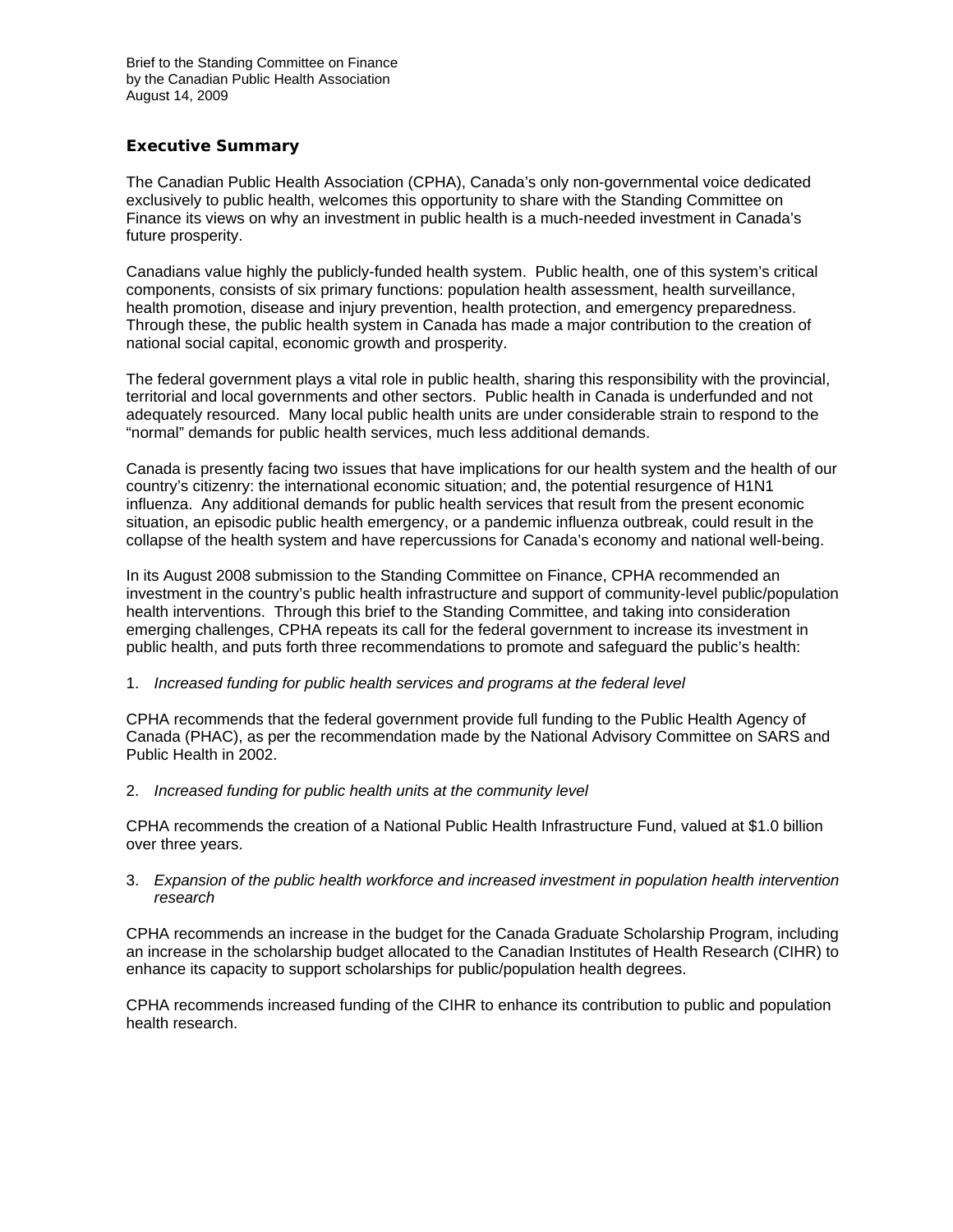## **Introduction**

The Canadian Public Health Association (CPHA) is Canada's only non-governmental voice dedicated exclusively to public health. Its membership, the public health community in Canada, is multidisciplinary and multisectoral. Founded in 1910, CPHA addresses a broad range of health and social issues. CPHA's members believe in universal and equitable access to the basic conditions necessary to achieve health for all Canadians.

CPHA has previously addressed the Standing Committee on Finance, both in its own stead and as a member of the Canadian Coalition for Public Health in the 21<sup>st</sup> Century (CCPH21).<sup>1</sup> CPHA welcomes this opportunity to share with the Standing Committee members its views on why an investment in public health is needed now to ensure Canada's future prosperity.

## **Public Health in Canada**

The publicly-funded health system in Canada is highly valued by Canadians and is held up as a model in other countries. Much of the attention and most of the investment made by the federal, provincial and territorial governments is directed at the "health care" component of this system, because of the acute and episodic nature of illness and the need for treatment. However, a health promotion and disease prevention approach – the hallmarks of public health – can achieve better health outcomes for Canadians, is cost-effective, and is the foundation for a sustainable health system.

Public health in Canada consists of services, programs, institutions and activities that promote and protect health and prevent disease within society. The public health "system" in Canada, the functions of which are defined as population health assessment, health surveillance, health promotion, disease and injury prevention, health protection, and emergency preparedness, has been described as a grouping of multiple systems with varying roles, strengths and linkages.<sup>2</sup> Investing in the "up-stream" elements of the health system (i.e., the public health functions) reduces the anticipated burden on the "down-stream" emergency and acute care services. The health promotion and protection aspects of public health are particularly important as up to 80% of the current burden of disease in Canada is due to chronic diseases, the vast majority of which are preventable.<sup>3</sup> In the long run, investing in the "upstream" population-based health promotion and disease prevention components of the health system is more cost-effective than continually increasing support to the "down-stream" components.<sup>4</sup>

The federal government plays a vital role in public health, sharing this responsibility with the provincial, territorial, and local governments and other sectors. The Public Health Agency of Canada (PHAC) is the federal government's lead public health institution.<sup>5</sup> The federal government also plays a lead role in setting, monitoring, and applying public health policy and regulations, in addition to funding and providing essential public health functions and programs through several ministries and agencies, including Health Canada, Environment Canada, and the Canadian Food Inspection Agency.

The federal government, through the Canada Health Transfer (CHT), contributes to the costs of health care services. The CHT does not cover the costs of many public health services, nor can it direct that such services be funded. Although PHAC provides some funding for local public health services and programs, a larger investment is needed at the community level to develop adequate public health capacity and to respond to local health needs. Population-based disease prevention and health promotion interventions at the local level are critical to the long-term sustainability of the health system.

The Canadian Institutes of Health Research (CIHR) is another important component of the federallyfunded pan-Canadian public health system. Best practices in public health are required to support the system's health protection, health promotion, and disease and injury prevention functions. At a time when this need is critical, public health research in Canada is lagging. A dedicated federal investment in this area would remedy this situation and contribute to strengthening the country's public health system and response capacity.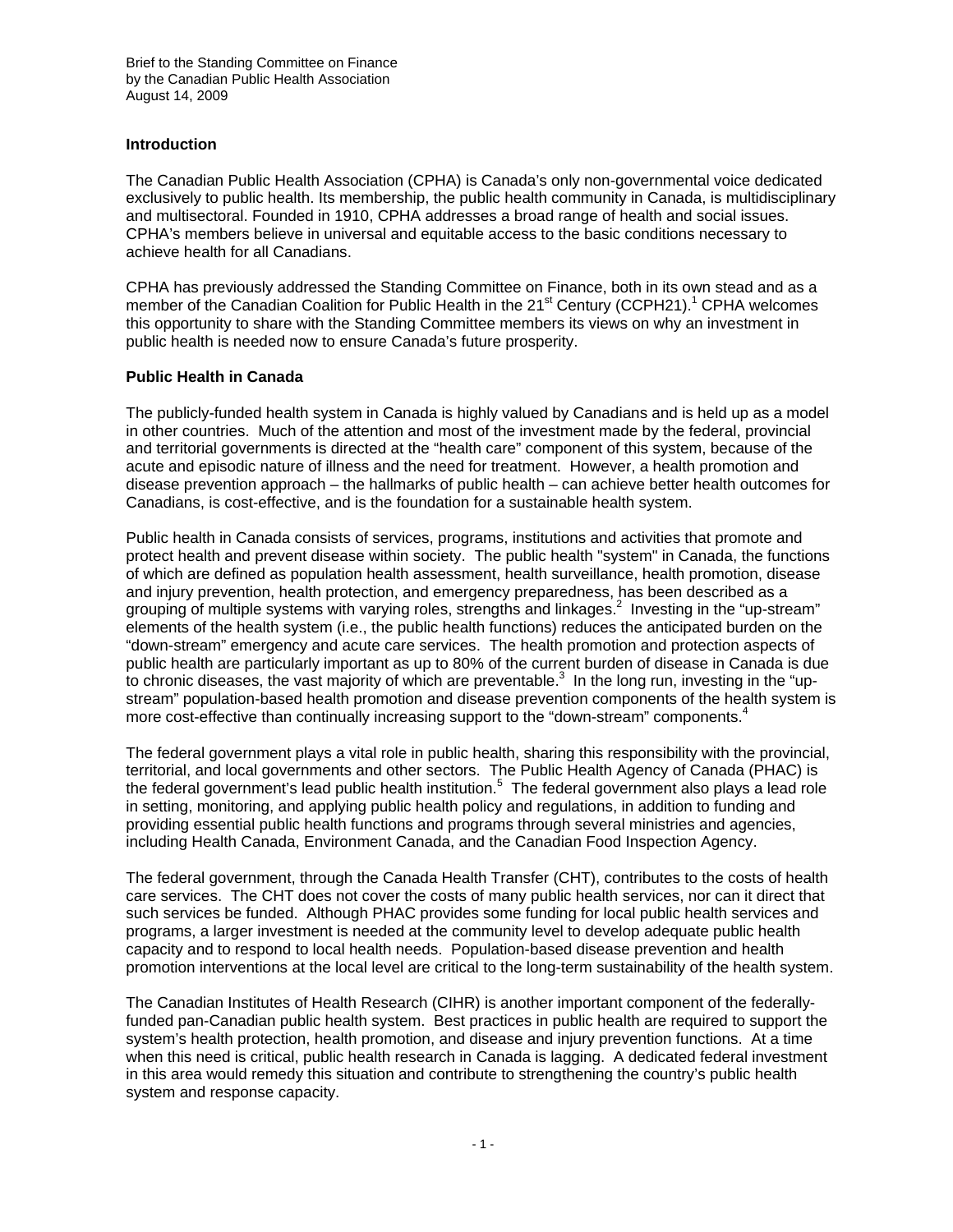## **Is Canada Prepared?**

Canada is presently facing two issues that have implications for our health system and our country's future prosperity. The first is the international economic situation; the second is the potential resurgence of H1N1 influenza. Their combined impact on a health system already under considerable stress could result in system failure.<sup>6</sup>

The financial crisis has resulted in an increase in both unemployment and in the number of Canadians whose livelihood and financial security are at risk. Unemployment is at an 11-year high, with the highest unemployment rates among young people and men aged 25-54 years of age. Some cities, including former major manufacturing centres, are registering official unemployment rates of almost 18% while the number of unemployed people who are no longer looking for jobs has increased considerably.<sup>7</sup> The prevailing consensus among financial experts and economists, including the Bank of Canada, is that although Canada may not be as critically affected by the global economic crisis as other countries, it will likely contend with economic contraction and instability for some time.

While it is not yet clear what the full impact of this situation will be for the health and well-being of Canadians, some segments of the population will suffer more than others, particularly the poor, the marginalized, the elderly, and those living in economically-depressed places. As several recent studies and reports have pointed out, there is a strong relationship between socio-economic status and health.<sup>8,9</sup> These include a strong link between:

- income and rates of suicide (in particular among Aboriginal youth);
- income, education, housing conditions, unemployment and health outcomes; and
- $\bullet$  income and early childhood development.<sup>10</sup>

The anticipated resurgence of H1N1 influenza also poses a serious threat to Canada's future prosperity. Lessons were learned as a result of SARS and many gaps and weaknesses within our health system came to light. Pandemic preparedness planning has been a priority of federal, provincial and territorial governments for several years, with considerable investments to ensure that the country can cope with a pandemic influenza outbreak. While the federal government has announced its intention to purchase over 50 million doses of influenza vaccine,<sup>11</sup> questions remain about the capacity within the health system to reduce the risk of contagion and to deliver the vaccine on a timely basis.

Have sufficient and targeted investments been made to ensure a sustainable response by the publiclyfunded health system in the event of several simultaneous demands? Does the system have the "surge capacity" needed to respond in a full and effective manner? CPHA believes that the health system in Canada does not yet have that capacity.

Public health takes the lead in responding to episodic events that put the population's health at risk. We have seen this response to a number of issues: SARS, poor drinking water quality, toxic waste spills, seasonal influenza, bovine spongiform encephalopathy (mad cow disease), and listeriosis, to name a few. Many local public health units are under considerable strain to respond to the "normal" demands for public health services. Any additional demands for such services that result from the present economic situation, an episodic public health emergency, or a pandemic influenza outbreak, could result in the collapse of the health system.

It is imperative that Canada be prepared to respond in a timely and effective manner to existing and potential threats to the well-being, health and prosperity of its citizens. An effective health system includes a robust public health component. Neglecting the needs of the public health component will make our responses to health threats merely reactive. As a provincial premier noted recently, not being prepared for public health threats is like witnessing a multi-vehicle health care pileup in the making.<sup>12</sup>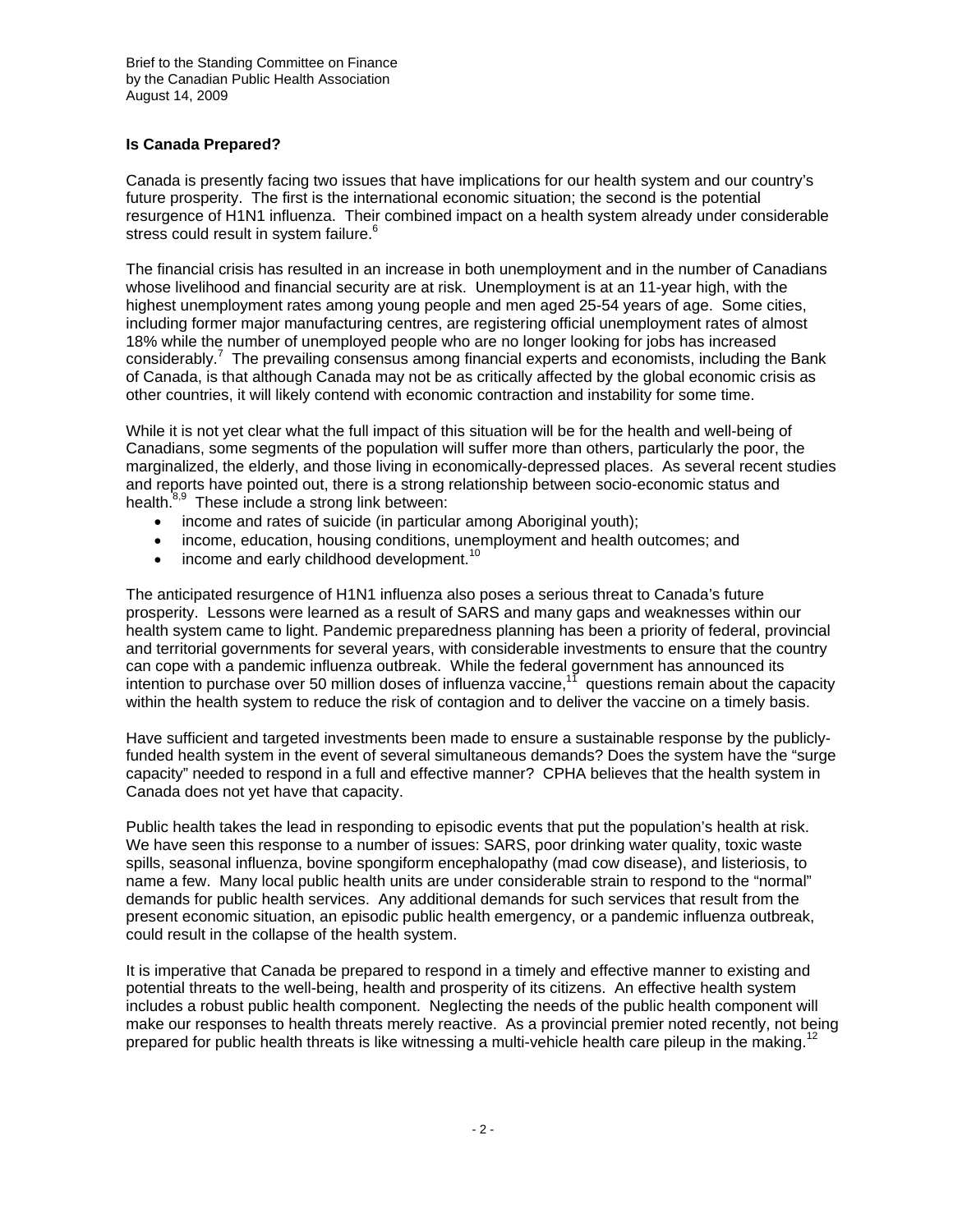# **Being Prepared: Investing in our Country's Public Health System**

In August 2008, CPHA recommended to the Standing Committee on Finance a comprehensive and inter-sectoral approach designed to address all determinants of health and increase equity of health for all that would contribute to attaining the *Health Goals for Canada*, a set of national goals agreed upon by the Federal and Provincial/Territorial First Ministers in 2004.<sup>13</sup> CPHA believes that investments in the public health component of our health system and in the population health approach will bring us closer to meeting these goals.

Given current and emerging challenges, CPHA recommends that the federal government increase its investment in three critical areas as a means of promoting and safeguarding the public's health:

## *1. Increased funding for public health services and programs at the federal level*

The report of the National Advisory Committee on SARS and Public Health (2003) highlighted the low level of public investment in public health at the beginning of the 21<sup>st</sup> century (estimated to be at that time equivalent to 3.5% of total health expenditures).<sup>14</sup> Information published recently by the Canadian Institute for Health Information (CIHI) also highlights the relatively small proportion of total funds (public *and* private) invested in public health, equivalent to about 6% of the estimated \$160 billion spent in Canada on health care in 2007 (by comparison, 28% was spent on hospital-based services, 17% on pharmaceutical products and drugs, and 13% on physician services).15 In 2008, the Canadian Coalition for Public Health in the 21<sup>st</sup> Century (CCPH21), of which CPHA is a founding and lead member, called for an investment in public health not less than 8% of total *public* funds invested in health spending at the federal and provincial/territorial levels.<sup>16</sup>

The National Advisory Committee on SARS and Public Health called for a federal commitment to national public health functions, including core funding to the Public Health Agency of Canada (PHAC), of \$1.1 billion per year. It called for a baseline budget of \$500 million (in 2002 dollars) for PHAC's core functions (with an inflation-adjusted annual increase to cover the expansion of the core functions) *plus* an additional \$200 million for public health protection and promotion. In constant dollars, this would have meant a current annual budget of approximately \$805 million.

The Committee's recommendation has not been fully realized. Over the past three fiscal years, the allocation to PHAC increased from roughly \$506.5 million for fiscal year 2007-2008, to \$648 million in fiscal year 2009-2010.<sup>17</sup> This translates into a net annual increase of approximately 7%, assuming an average annual inflation rate of 1.7% between April 2006 and April 2009. Notwithstanding this increase, the budget allocated to PHAC in fact decreased by 10.3% between 2007-2008 and 2008-2009, from approximately \$658.3 million to \$590.5 million.<sup>18</sup> The net reduction was due to a decrease in the Agency's operating budget, partially offset by funding received for the renewal and expansion of some of its programs. The government's recent strategic review indicates an additional \$167.8 million to be taken from the Health Canada and PHAC budgets over three fiscal years (2009-2012).<sup>19</sup>

As the federal government's lead public health body, PHAC requires full funding to ensure that it has at its disposal the human and technical resources required to fulfill its Five-Year Strategic Plan (2007- 2012). With the current national economic situation and the impending threat of new diseases, strong, well-funded public health services and programs are increasingly critical to ensure the well-being, prosperity, and security of Canadians. Therefore, **CPHA recommends that the federal government provide full funding to PHAC, as per the recommendation made by the National Advisory Committee on SARS and Public Health in 2002.** 

## *2. Increased funding for public health units at the community level*

The National Advisory Committee on SARS and Public Health also called for a special public health fund of not less than \$300 million per year, earmarked for a new "Public Health Partnerships Program"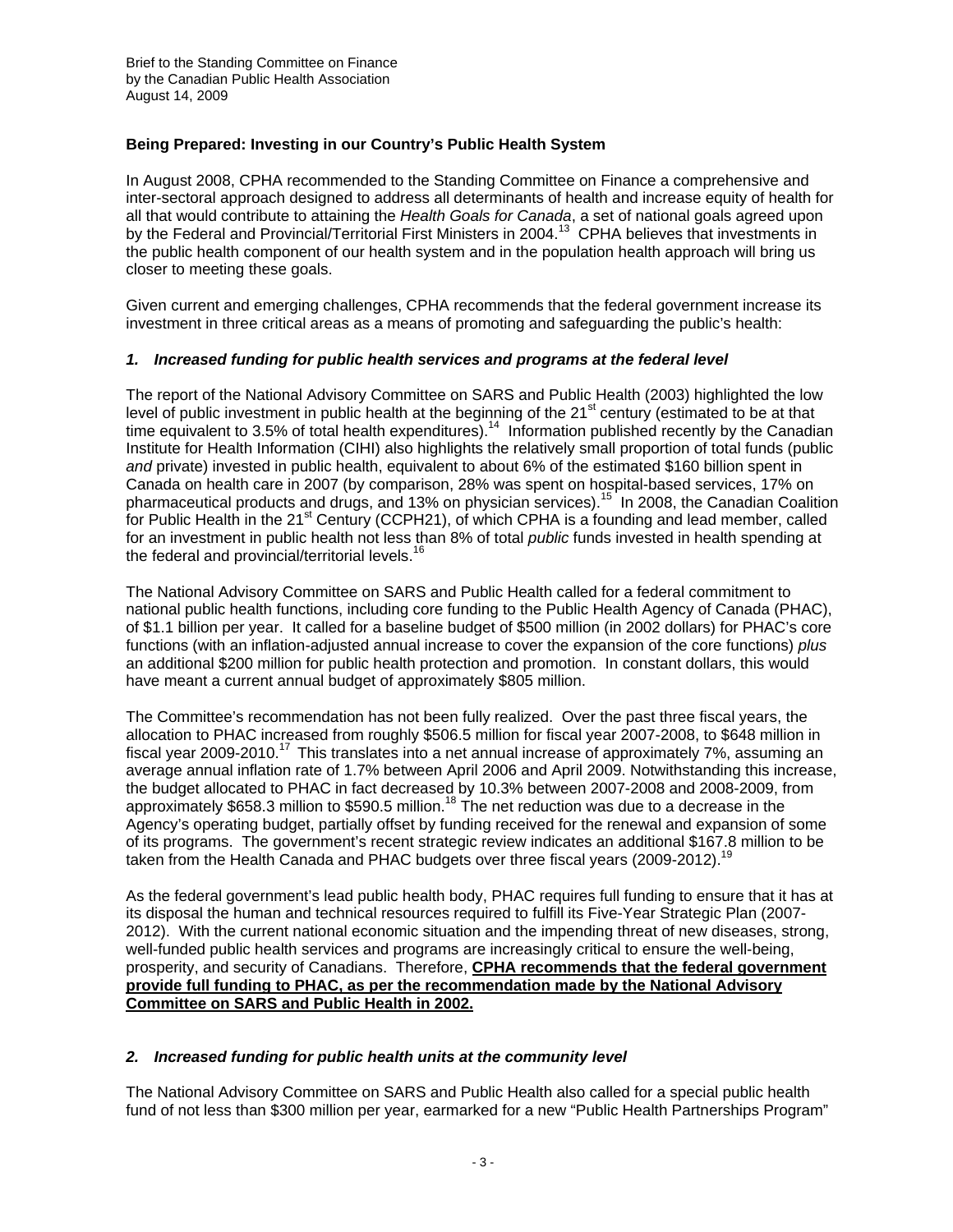to strengthen the provincial/territorial public health infrastructure. This recommendation has not been realized. In previous submissions, CPHA has called for a new funding mechanism for public health, given that it is not included in the *Canada Health Act*, which governs the services covered through the Canada Health Transfer (CHT). Although the federal government has made a commitment in its 2009 Budget to meet the 6% annual increase in its contribution to the CHT through to March 2014, the CHT does not cover the costs of most public health services and programs.

Given the lack of funds earmarked for public health through the CHT, **CPHA recommends the creation of a National Public Health Infrastructure Fund, valued at \$1.0 billion over three years**.

The intent of this Fund would be to assist public health units across the country to purchase equipment and supplies and to implement the programs required to meet their client populations' present needs and their potential needs should the influenza pandemic becoming a reality. This Fund would also support national, provincial/territorial, and local-level disease-prevention and health-promotion initiatives, including those related to the social determinants of health.<sup>20</sup>

The significant benefits of the fund would include:

- public health units meeting their client populations' health promotion, disease and injury prevention, and health protection needs including the personal and community consequences of the economic downturn;
- sustainable preparedness for the potential influenza pandemic that itself could have economic consequences if not prepared for adequately;
- new demand for equipment, supplies, and services from Canadian sources; and
- a population protected through its public health services.

This investment would be much less than the \$7.5 billion announced by the federal government in its January 2009 Economic Action Plan in extraordinary support to the ailing manufacturing and resourcebased industries. As noted by Informetrica Limited, a \$1 billion investment in health-related services could boost GDP by a factor of 1.8 and create almost 18,000 jobs. $^{21}$ 

## *3. Expansion of the public health workforce and increased investment in population health intervention research*

On several occasions, CPHA, CCPH21, and the Health Action Lobby (HEAL) have called for investment by the federal government to support an expanded health human resource infrastructure. The country's health care workforce, including its public health workforce, is stretched to the limit.<sup>22</sup> If the health system is expected to meet the needs of Canada's population, particularly during this period of economic uncertainty and given the additional anticipated threats to the public's health, the number of people working in health, including those working in public health, has to be expanded, and quickly.

In the present fiscal year budget, the federal government invested significantly in Canada's knowledge infrastructure through improved physical infrastructure at universities and colleges and a temporary expansion of the budget for the Canada Graduate Scholarship program, delivered in part through the Canadian Institutes of Health Research (CIHR). CPHA would endorse a large-scale federal investment to expand the country's health human resource infrastructure. At a minimum **CPHA recommends an increase in the budget for the Canada Graduate Scholarship Program, including an increase in the scholarship budget allocated to the Canadian Institutes of Health Research (CIHR) to enhance its capacity to support scholarships for public/population health degrees.**

In its Budget 2009, the federal government reduced the allocations to our country's three Granting Councils, including the CIHR. This has resulted in fewer funds available to health researchers. Several health research programs have been affected. One of these was the unique and highly-valued pan-Canadian public health applied research program, the Canadian Tobacco Control Research Initiative, which ceased operation in June 2009. Applied/intervention research on the impact of public/population health interventions, especially at the local/community level, is critical in determining "what works". The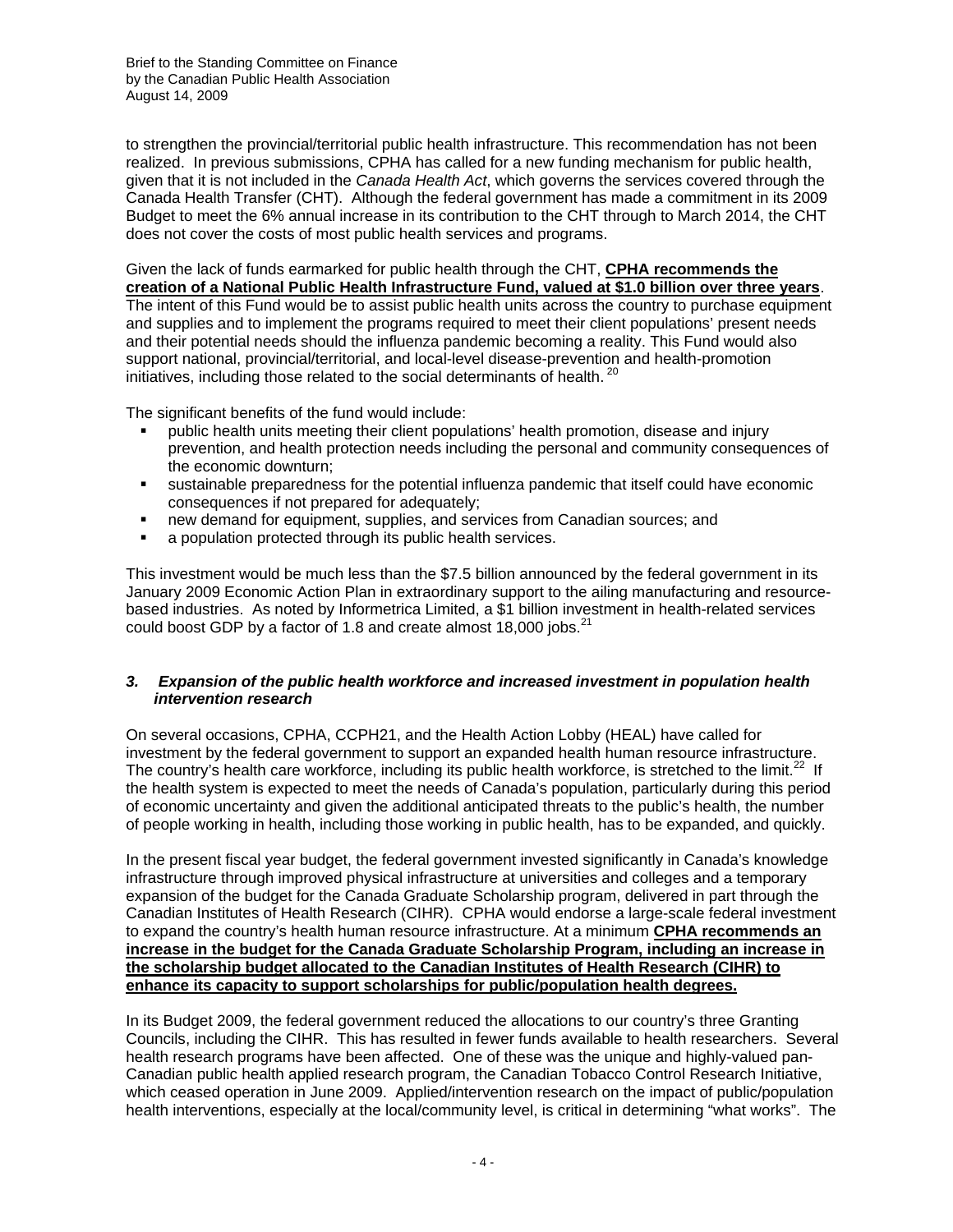research into cost-effective public health strategies and interventions is even more important during this time of decreasing investment and increasing demand for local public health services and programs. **CPHA recommends increased funding of the CIHR to enhance its contribution to public and population health research.**

## **Concluding Remarks**

The future responsiveness of the health system is highly dependent on the capacity of the country's public health system to function effectively and efficiently. We learned many lessons from the SARS outbreak; an inquiry was called and recommendations were made. Some action was taken to strengthen the country's health system, yet several SARS-based and related recommendations remain unrealized.

We already have a burdened health system. The country's public health system is no exception. We have known for several years that the public health infrastructure is under-resourced and inadequately funded. The current economic situation, the anticipated influenza pandemic, and the scarcity of public health resources add additional burden to the system and are harbingers of a public health emergency in the making. Canada must move from a "just-in-time" approach to one which is well-prepared and sustainable. Consistent and long-term investment in health promotion, disease prevention, health protection, and emergency preparedness are needed now to avoid system collapse and to ensure the sustainability of our health system for future generations.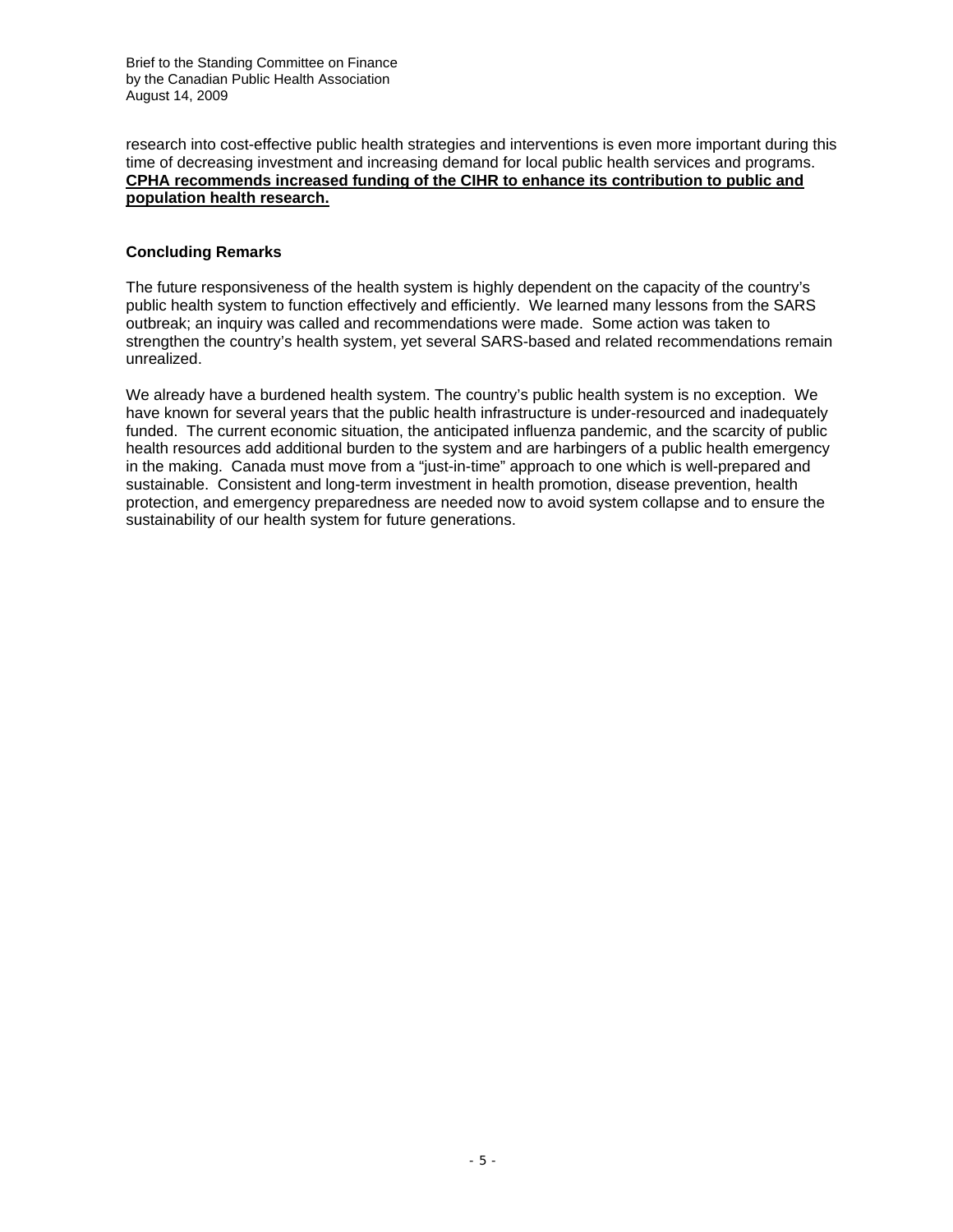#### **Endnotes**

 $\overline{a}$ 

1 Canadian Public Health Association. *Public Health in the Public Interest. Submitted to the House of Commons Standing Committee on Finance*. September 2003

Canadian Coalition for Public Health in the 21<sup>st</sup> Century. *Beyond the Naylor Gap: Public Health and Productivity. Briefing to the Standing Committee on Finance,* October 24, 2005

 Canadian Public Health Association. *Public Health – Investing Upstream. Brief to the Standing Committee on Finance*, September 5, 2006

 Canadian Public Health Association. *An Investment in Public Health: An Investment in the Public's Health. Brief to the Standing Committee on Finance*, 15 August 2008

- 2 The Ad Hoc Committee on the Future of Public Health in Canada. *The Future of Public Health in Canada: Developing a Public Health System for the 21st Century*, 2003.
- 3 Chief Public Health Officer. *Report on the State of Public Health in Canada 2008*. Public Health Agency of Canada, June 2008
- 4 Canadian Public Health Association. *Public Health in the Public Interest. Submitted to the House of Commons Standing Committee on Finance*. September 2003
- 5 Library of Parliament. Legislative Summary LS523E. Bill C-5 Public Health Agency of Canada Act. 26 April 2006. Cited at http://www2.parl.gc.ca/Sites/LOP/LegislativeSummaries/Bills\_ls.asp?lang=E&ls=c5&source= library\_prb&Parl=39&Ses=1
- 6 *The economic crisis impacts on public health*, a talk delivered at the "After Peak Oil" Conference, Johns Hopkins University, March 12, 2009, cited at http://www.energybulletin.net/print/48316 (downloaded August 4, 2009)
- 7 Statistics Canada. *Latest release from the Labour Force Survey – July 2009*, August 7, 2009. Cited at http://www.statcan.gc.ca/subjects-sujets/labour-travail/lfs-epa/lfs-epa-eng.htm (downloaded August 9, 2009)
- 8 World Health Organization. *Report of the WHO Commission on the Social Determinants of Health*, August 2008

 The Standing Senate Committee on Social Affairs, Science and Technology, *A Healthy Productive Canada: A Determinant of Health Approach. Final Report of the Senate Subcommittee on Population Health*, The Senate, June 2009.

9 A study carried out in the UK demonstrated that each 1% increase in unemployment was associated with a 0.79% rise in suicides and an increase in alcohol abuse. See Stuckler D et al. The public health effect of economic crises and alternative policy responses in Europe: an empirical analysis. *Lancet early on-line publication* July 8, 2009 cited at http://www.thelancet.com/journals/lancet/article/PIIS0140-6736(09)61124- 7/fulltext (downloaded July 9, 2009)

 The Public Health Leadership Institute and the North Carolina Institute for Public Health held an on-line webcast session at which public health leaders discussed issues related to the capacity of public health systems to function effectively in an economic recession. One of the concerns expressed was the capacity of public health services to respond adequately given that the number of people adversely impacted by the economic decline will be expected to rise significantly, thereby increasing the demand on public health at all levels. North Carolina Institute for Public Health, Public Health Survival: Leadership in a Falling Market, December 15, 2008. Cited at http://www.sph.unc.edu/nciph/public\_health\_survival\_leadership\_in\_a\_falling\_ market\_8968\_9396.html (downloaded December 19,2008)

- <sup>10</sup> Chief Public Health Officer. Ibid.
- 11 Public Health Agency of Canada. *Government of Canada announces intention to order 50.4 million doses of HINI vaccine*, August 6, 2009. Cited at http://www.phac-aspc.gc.ca/media/nr-rp/2009/2009\_0806-eng.php (downloaded August 8, 2009)

Canada to buy 50 million doses of flu vaccine. *The Globe and Mail*, August 7, 2009, page A4